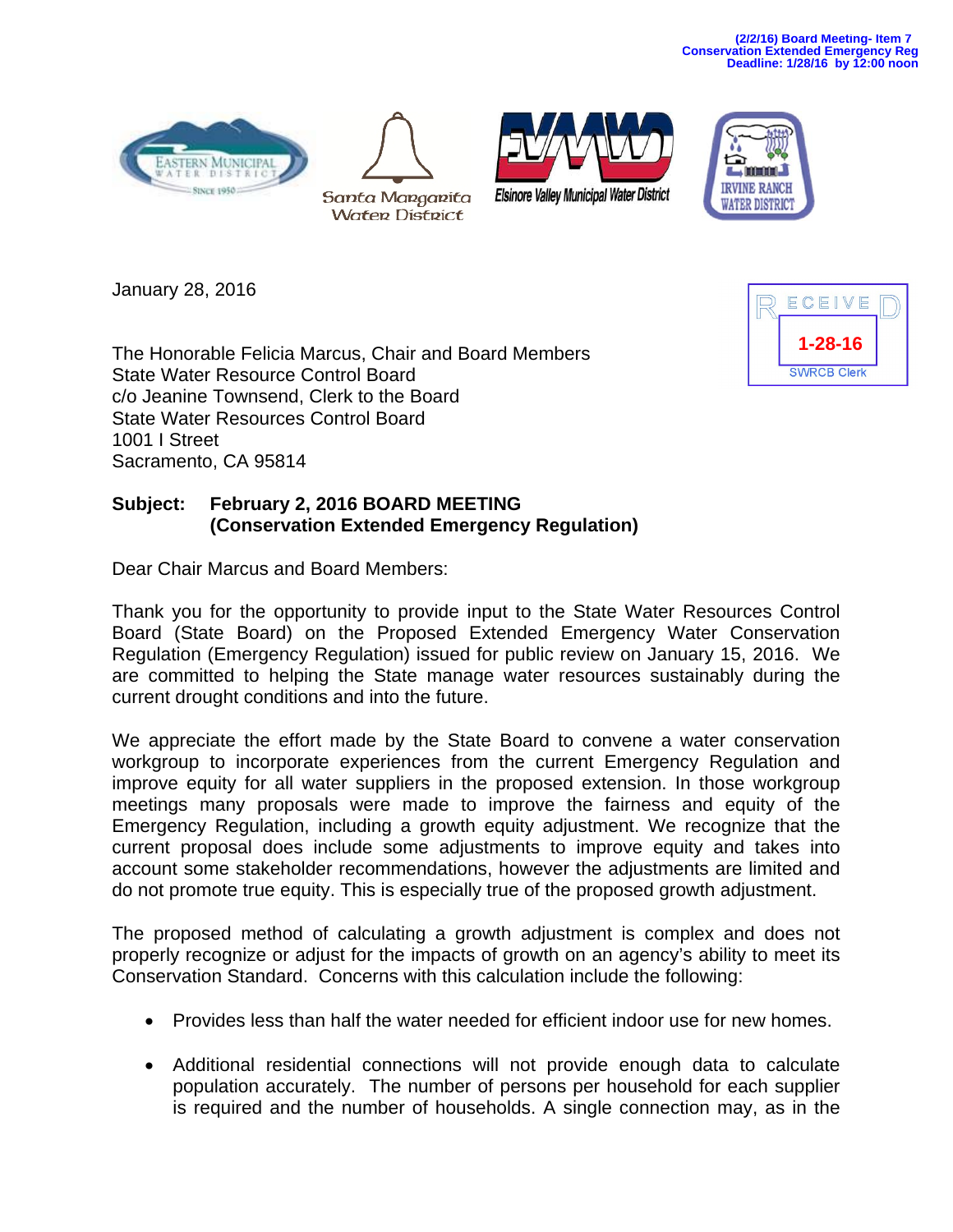case with residential multi-family connections, represent several new households.

- Many agencies do not have landscape area information readily available for residential homes. The proposed method will require an estimate of irrigated area for many agencies, limiting the accuracy of the data.
- Using the state standard irrigation application rate of 55 percent of local ET, which was adopted in 2015, does not correctly reflect the state landscape standards or ordinances that were in place when the growth actually occurred. Development from 2013 to 2015 was required to comply with a standard that allowed 70 percent of local ET.

The population assumptions and the use of the lower 55 percent standard in the SWRCB's proposed calculation, automatically discounts the new demands that would be associated with water-efficient growth from 2013 to 2015. This discount is then compounded by multiplying the percent change in potable water production from growth since 2013 by the water supplier's conservation standard.

The impact of the discounting is illustrated in the table below. The table shows the Estimated New Demand in Gallon per Capita per Day (GPCD) using the State Board's proposed calculation. This calculation incorporates the discount effect of underestimating population and using the 2015 landscape standards. Under the proposed methodology this discounted adjustment is then reduced further by multiplying it by the supplier's conservation standard, resulting in a SWRCB Proposed Growth Adjustment per New Resident that is only a small fraction of what is required to provide growth equity.

| <b>Water Supplier</b>                    | Percent<br><b>Growth Since</b><br>$20131$ . | <b>Estimated New</b><br><b>Efficient Demand</b><br>$(GPCD)^{-1}$ | Supplier's<br>Conservation<br>Standard | Proposed<br><b>SWRCB Daily</b><br><b>Water Use</b><br>Allowed |
|------------------------------------------|---------------------------------------------|------------------------------------------------------------------|----------------------------------------|---------------------------------------------------------------|
| Eastern MWD                              | 2.2%                                        | 110                                                              | 28%                                    | 31 gallons                                                    |
| Irvine Ranch<br><b>Water District</b>    | 3.5%                                        | 112                                                              | 16%                                    | 18 gallons                                                    |
| Santa Margarita<br><b>Water District</b> | 2.1%                                        | 104                                                              | 24%                                    | 25 gallons                                                    |
| <b>Elsinore Valley</b><br><b>MWD</b>     | 7%                                          | 162                                                              | 28%                                    | 45 gallons                                                    |

*1. Based on proposed method of estimating new demand included on the proposed Emergency Regulation (indoor + outdoor+ commercial) used in SWRCB's Proposal. Variations for new water growth between water suppliers exist due to differences in climate, housing density and proportion of residential and non-residential growth.*